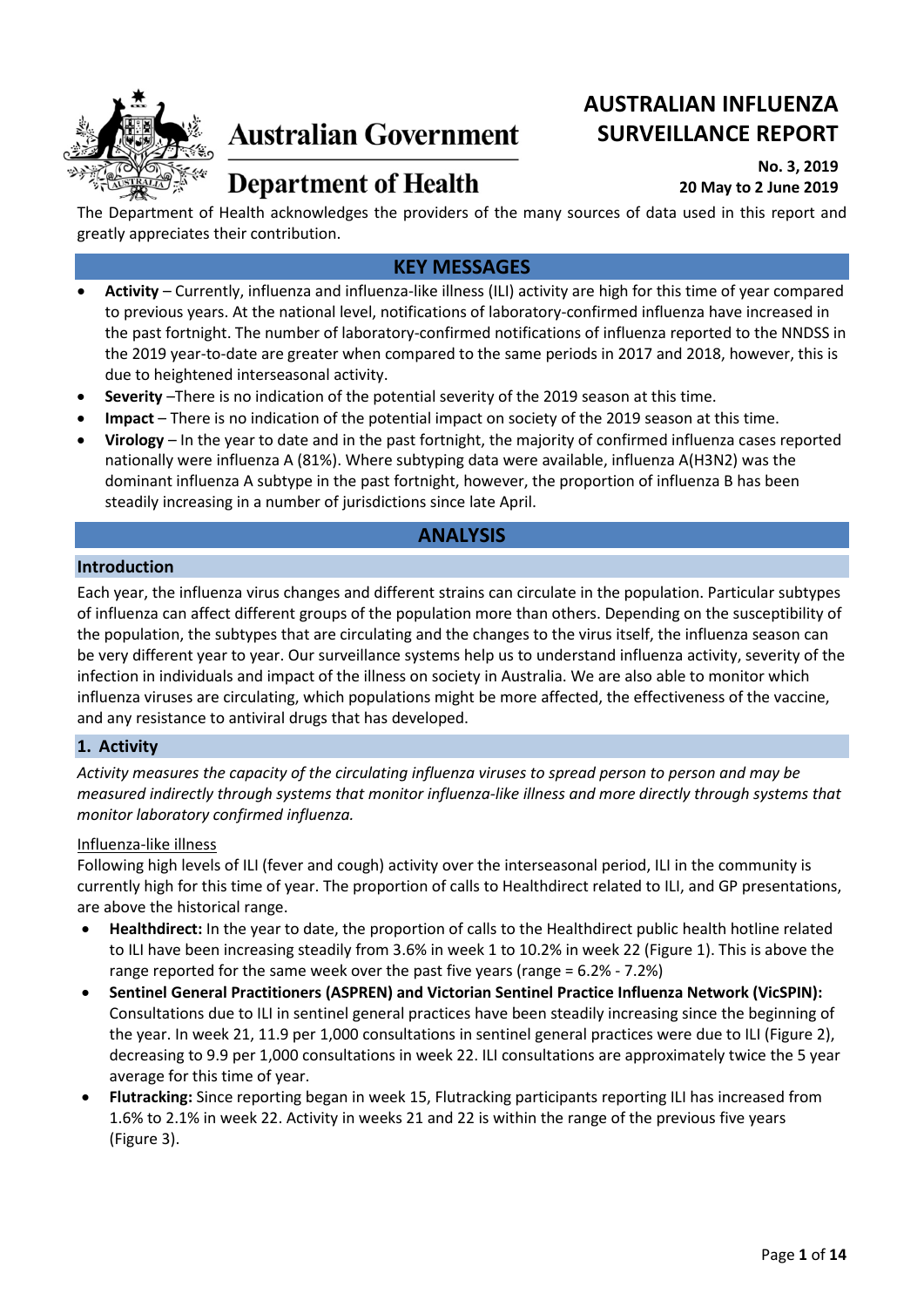## Confirmed influenza

Laboratory-confirmed influenza activity is above average levels and is a major cause of ILI this fortnight.

• **Proportion of ILI with confirmed influenza seen by sentinel GPs:** Of the 249 ILI cases presenting to sentinel ASPREN GPs this fortnight who were tested for influenza, 79 (31.7%) had a positive result. This is an increase from the previous fortnight when 27.4% (52/190) of swabbed ILI patients tested positive for influenza. Since week 14, the proportion of influenza B positive tests has increased steadily, consistent with results from other surveillance systems. In the past fortnight, influenza A(H3N2) has been the predominant subtype.

## • **Proportion of ILI with confirmed influenza in sentinel labs:**

In the year to date, the unweighted percentage of tests positive for influenza began to increase in week 8 with a high in week 16 at 26.9%. This has decreased slightly in subsequent weeks to 20.2% in week 22. Positivity was highest in Western Australia (WA) in the last fortnight (Figure 4).

- The most commonly detected respiratory viruses this fortnight by laboratory site were: o rhinovirus in both weeks 21 and 22 by the Institute of Pathology West ICPMR;
	- o influenza A in both weeks by SA Pathology;
	- o rhinovirus in both weeks by Tasmania (TAS);
	- $\circ$  picornavirus in week 21, and influenza A and picornavirus in week 22 by VIDRL;
	- o influenza A(H3N2) in both weeks by PathWest; and
- **NNDSS notifications**: In the year to date there have been 70,341 notifications of laboratory-confirmed influenza to the National Notifiable Diseases Surveillance System (NNDSS). This fortnight there were 14,522 notifications of laboratory confirmed influenza to the NNDSS, which is an increase in reported cases compared to the previous fortnight (n=10,729) (Figure 5).
- **FluCAN**: Since seasonal sentinel hospital surveillance began on 1 April 2019, a total of 589 people have been admitted with confirmed influenza [\(Figure 6\)](#page-4-0). In the fortnight to 2 June 2019, 83 people have been admitted with confirmed influenza, over 3 times the 5-year average for the same fortnight (n=26). Note that a sentinel hospital in South Australia (SA) has not yet begun reporting. A number of hospitals may also have a backlog of cases and it is expected that numbers may be revised upwards.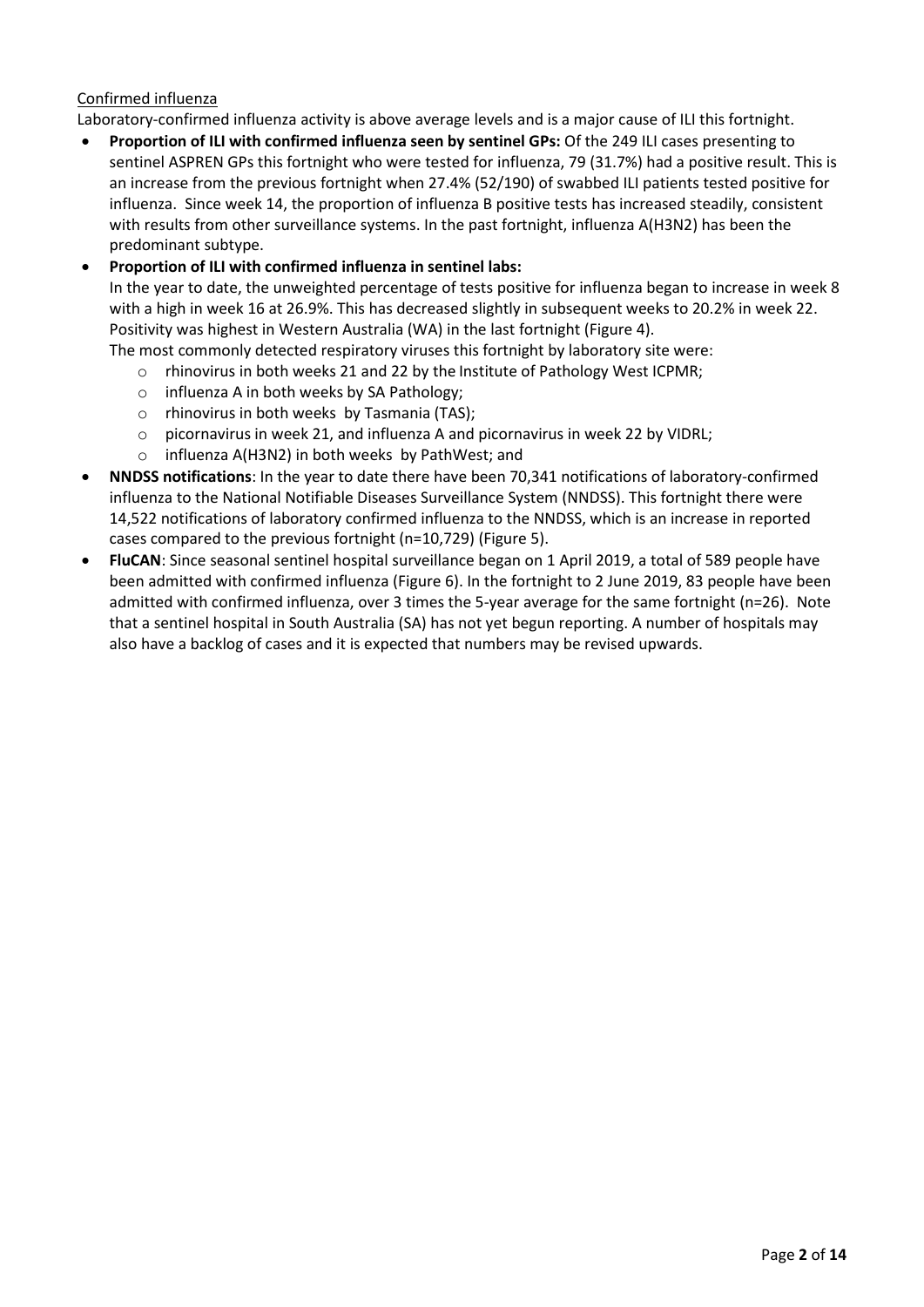

**Figure 1. Per cent of calls to Healthdirect related to ILI, Australia, 1 January 2014 to 2 June 2019, by month and week of call.**

Source: Healthdirect



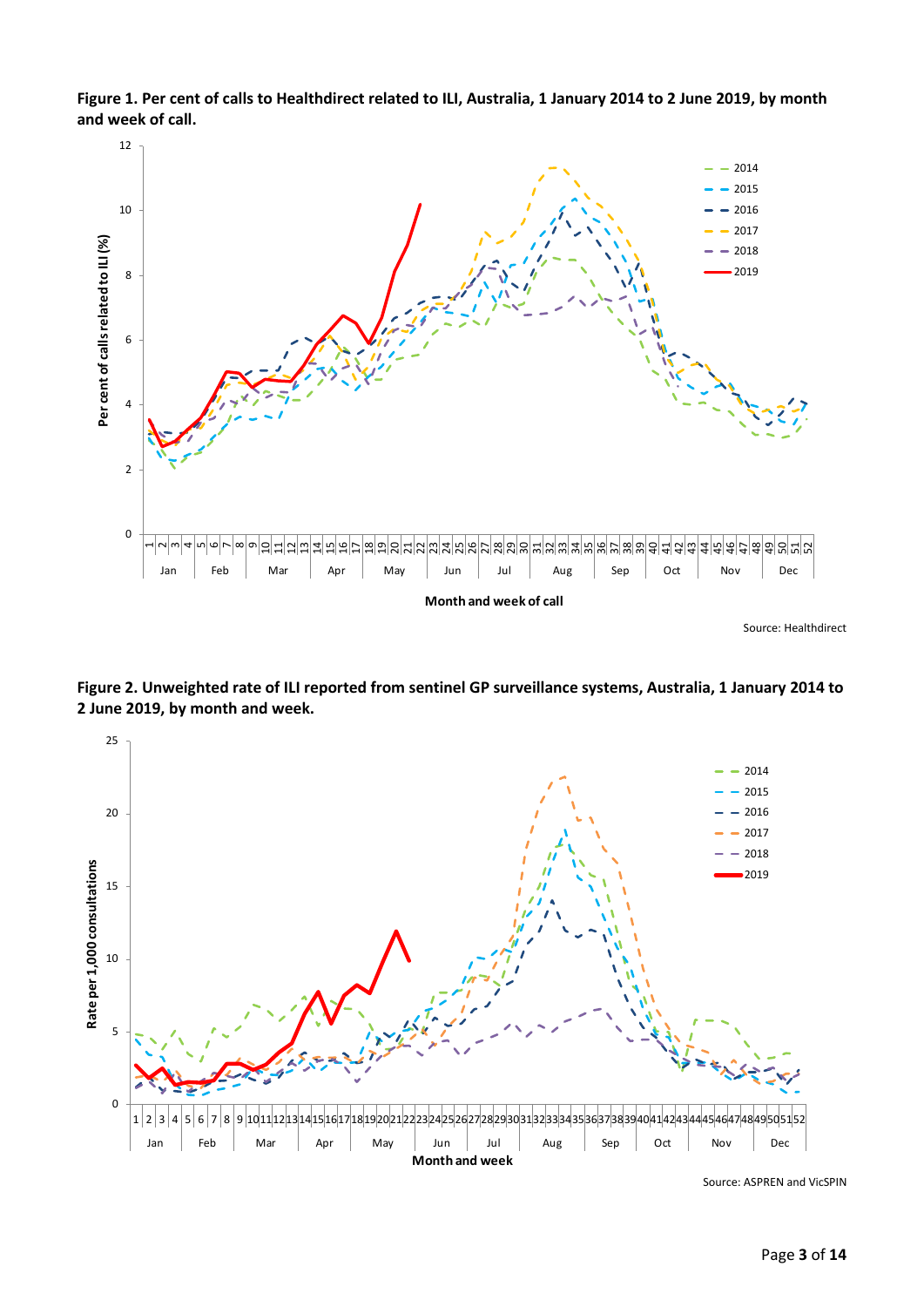



Source: FluTracking

**Figure 4. Proportion of sentinel laboratory tests positive for influenza, 1 January to 2 June 2019, by contributing laboratory or jurisdiction and month and week.**



\* Pooled percentage positive indicators should be interpreted with caution, noting that collectively pooled contributing laboratories are not representative of testing across Australia and individually contributing laboratories may not be representative of the jurisdiction in which they are located.

^ Weighted according to jurisdictional population in which laboratories are located.

The percentage of tests positive for influenza in the interseasonal period should be interpreted with caution due to small numbers of tests being undertaken in this time, resulting in high variability in the indicators.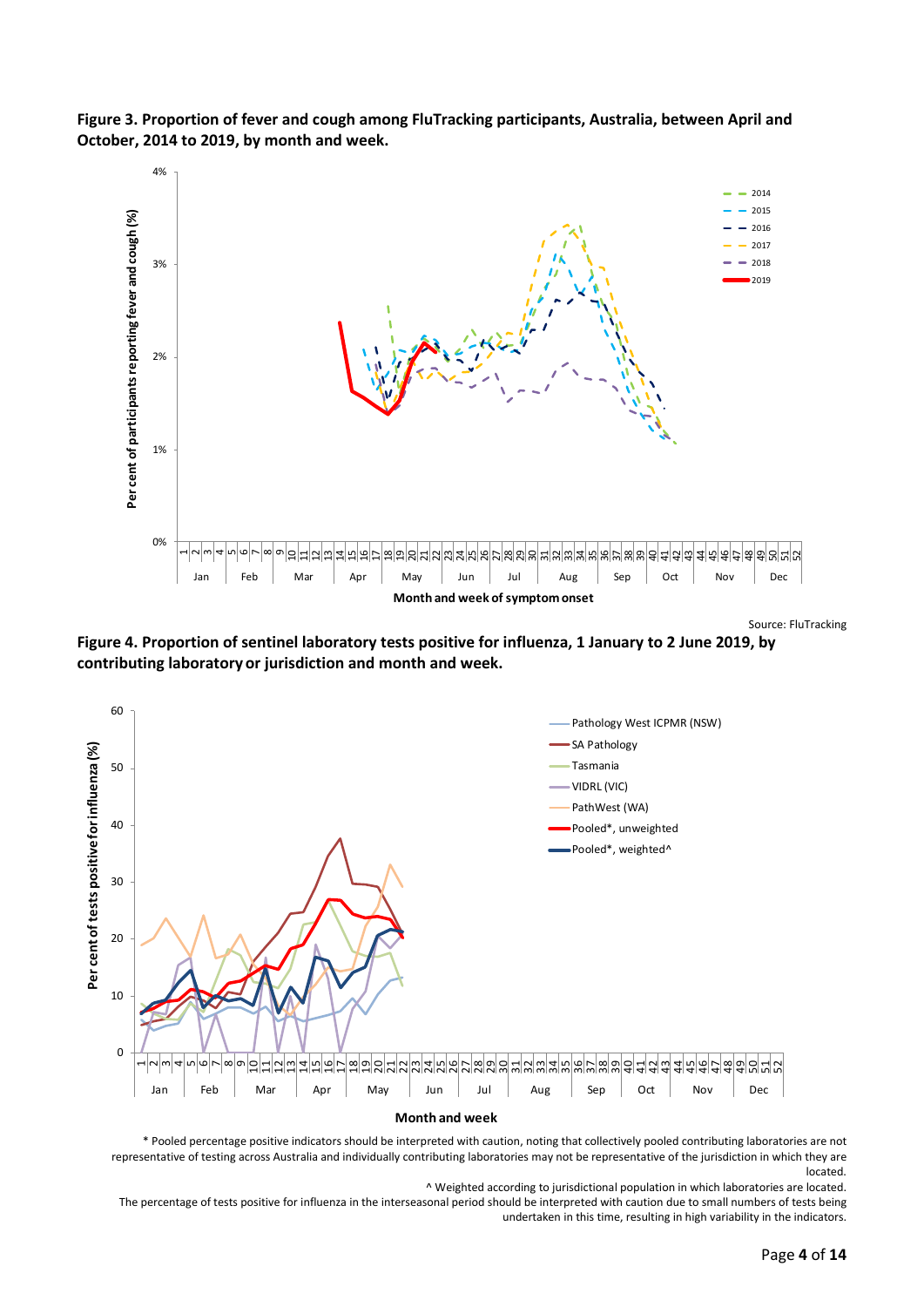**Figure 5. Notifications of laboratory confirmed influenza, Australia, 1 January 2014 to 2 June 2019, by month and week of diagnosis.**



Source: NNDSS

<span id="page-4-0"></span>**Figure 6. Number of influenza hospitalisations at sentinel hospitals, between March and October, 2014 to by month and week.**



Source: FluCAN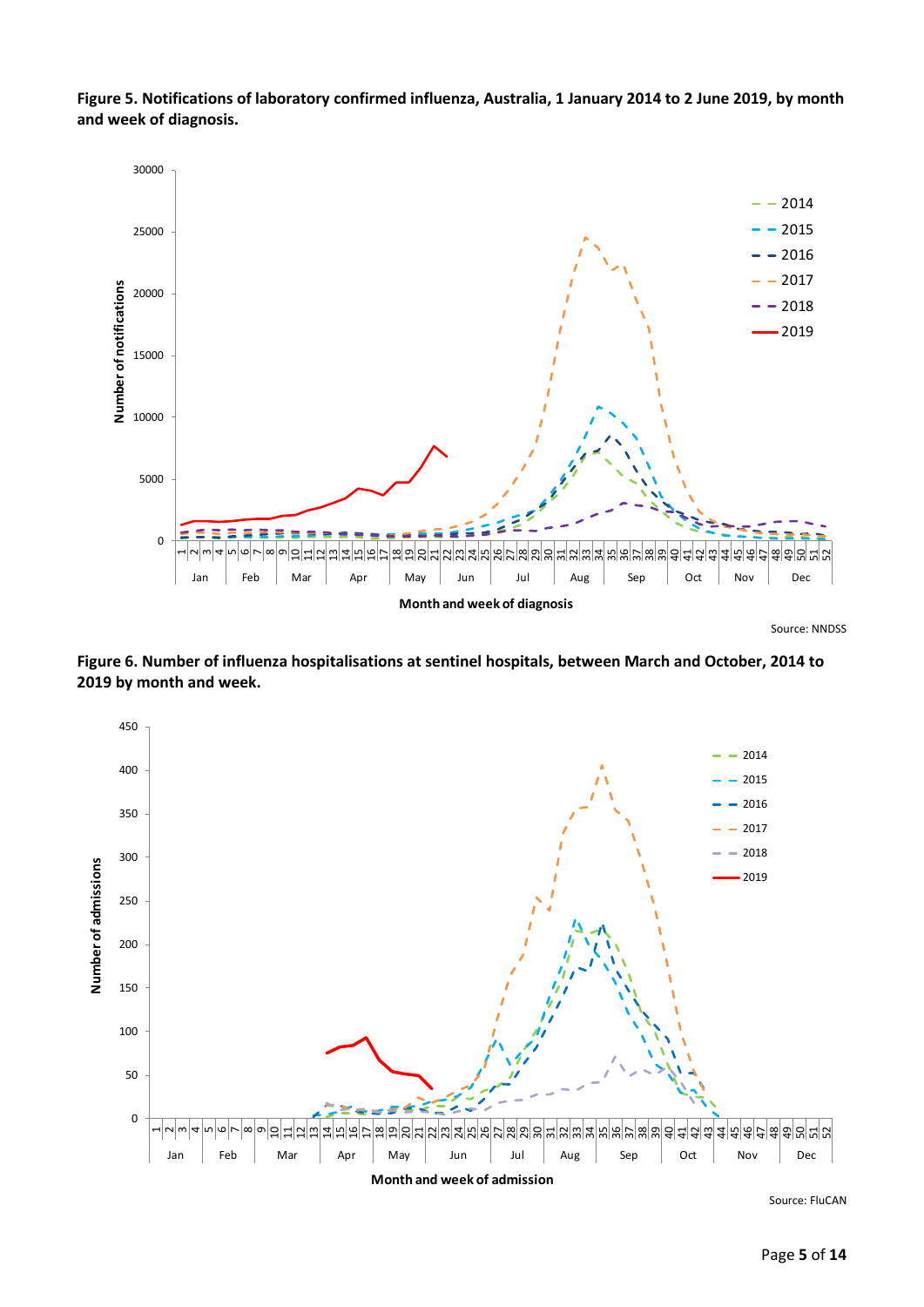## Geographical distribution of activity

- **Jurisdictional reports:** In the fortnight ending 2 June 2019, the geographic spread of influenza activity was reported by state and territory health departments as being widespread in the Australian Capital Territory (ACT), SA, New South Wales (NSW), Victoria (VIC), TAS and the Perth metro region. The Northern Territory (NT), Rural South and Northwest regions of WA and South and Central regions of Queensland (QLD) reported regional activity, while activity was localised in the Tropical region of QLD. There was no change in influenza activity compared to the previous fortnight in the Top End region of the NT and decreased in SA, TAS the Tropical region of QLD and Central NT. All other regions and jurisdictions reported an increase in activity [\(Figure 7\)](#page-5-0).
- **NNDSS**: Of the 14,522 notifications of influenza reported to the NNDSS in the last fortnight, 4,072 were from NSW, 3,791 from VIC, 2,391 from SA, 2,001 from WA, 1,861 from QLD, 233 from ACT, 96 from TAS, and 77 from NT (Figure 8).

Of the 70,341 notifications of influenza reported to the NNDSS this year to 2 June 2019, 18,022 were from NSW, 16,953 from SA, 14,749 from VIC, 13,004 from QLD, 5,222 from WA, 968 from TAS, 819 from NT and 604 from the ACT.

For further information regarding influenza activity at the jurisdictional level, please refer to the following State and Territory health surveillance reports:

- ACT[: ACT Influenza Report](https://www.health.act.gov.au/about-our-health-system/population-health/winter-wellbeing-and-flu/flu-act) (www.health.act.gov.au/about-our-health-system/population-health/winter-wellbeing-and-flu/flu-act)
- NSW: [Influenza Surveillance Report](http://www.health.nsw.gov.au/Infectious/Influenza/Pages/reports.aspx) (www.health.nsw.gov.au/Infectious/Influenza/Pages/reports.aspx)
- QLD: [Statewide Weekly Influenza Surveillance Report](https://www.health.qld.gov.au/clinical-practice/guidelines-procedures/diseases-infection/surveillance/reports/flu) (www.health.qld.gov.au/clinical-practice/guidelinesprocedures/diseases-infection/surveillance/reports/flu)
- SA[: Weekly Epidemiological Summary](http://www.sahealth.sa.gov.au/wps/wcm/connect/public+content/sa+health+internet/about+us/health+statistics/surveillance+of+notifiable+conditions) (Influenza section) (www.sahealth.sa.gov.au/wps/wcm/connect/public+content/sa+health+internet/about+us/health+statisti cs/surveillance+of+notifiable+conditions)
- TAS: [fluTAS Reports](http://www.dhhs.tas.gov.au/publichealth/communicable_diseases_prevention_unit) (www.dhhs.tas.gov.au/publichealth/communicable\_diseases\_prevention\_unit)
- VIC: [Influenza Surveillance Reports](https://www2.health.vic.gov.au/public-health/infectious-diseases/infectious-diseases-surveillance/seasonal-influenza-reports) (www2.health.vic.gov.au/public-health/infectious-diseases/infectiousdiseases-surveillance/seasonal-influenza-reports)
- WA: [Virus WAtch](http://ww2.health.wa.gov.au/Articles/F_I/Infectious-disease-data/Virus-WAtch) (ww2.health.wa.gov.au/Articles/F\_I/Infectious-disease-data/Virus-WAtch)

#### <span id="page-5-0"></span>**Figure 7. Map of influenza activity by state and territory, Australia, 20 May to 2 June 2019**





## **Activity change:**

- Increased
- Decreased
- Unchanged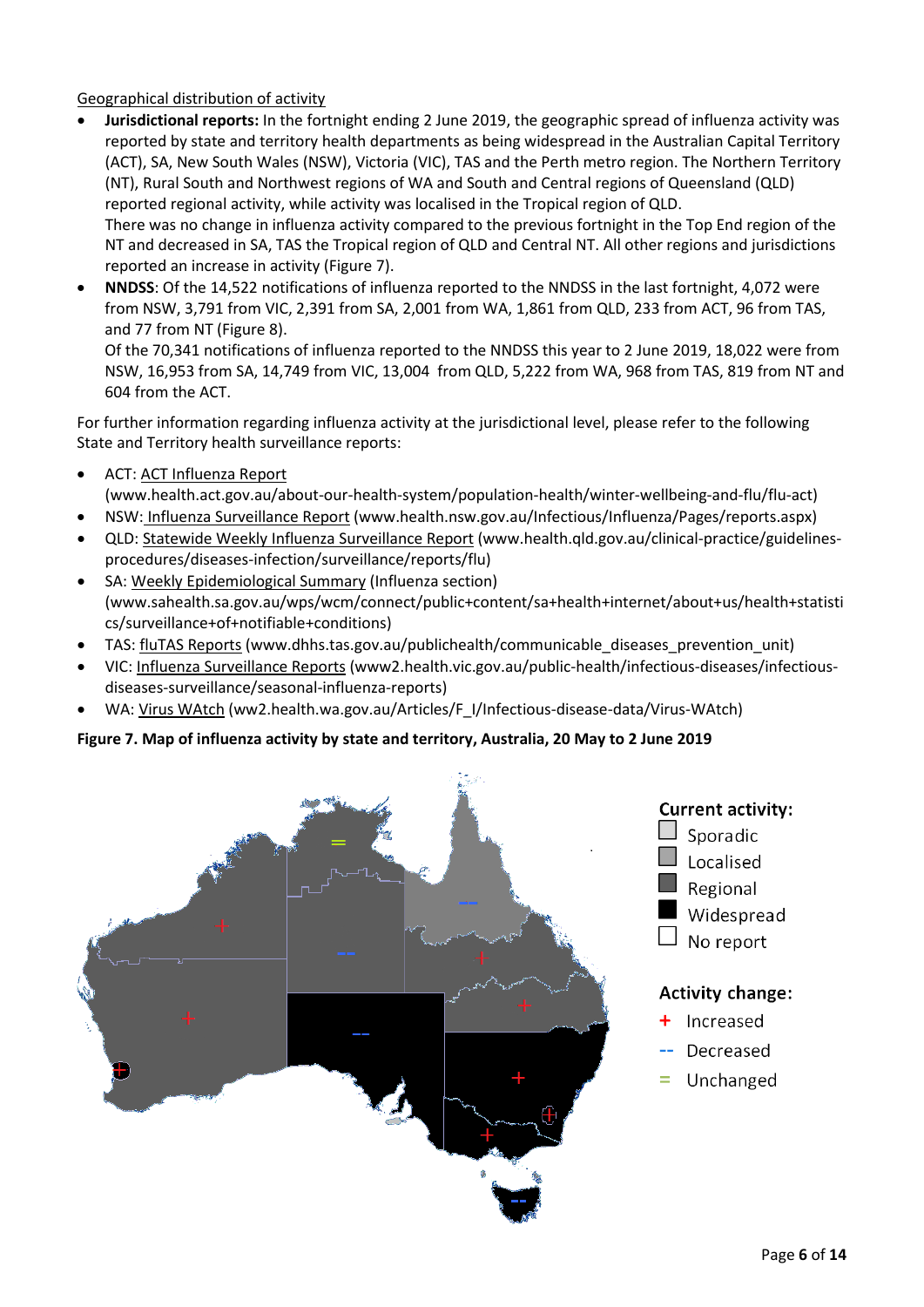

#### **Figure 8. Notifications of laboratory confirmed influenza, 1 January to 2 June 2019, by state or territory and week.**

#### **2. Severity**

*Severity is a measure of adverse outcomes or complications as a result of influenza or influenza-like illness (ILI) such as hospital referrals, admissions, need for intensive care and deaths. Measuring and understanding the severity of circulating influenza is difficult to establish at the beginning of the influenza season. The proportion of confirmed influenza cases with serious outcomes might be skewed initially because there are only a small number of people notified with influenza at the beginning of the season. This means that the measure of severity will vary substantially fortnight to fortnight until after the peak of the season when there is enough data for measurements to stabilise. An assessment of severity can be provided once the signals become clearer.* 

#### Intensive care admissions

• **FluCAN**: Since seasonal sentinel hospital surveillance began on 1 April 2019, 589 people with influenza have been admitted to sentinel hospitals. Of those admitted, 38 (6.5%) were admitted to ICU. In the fortnight to 2 June 2019, 6 of the 83 people admitted to sentinel hospitals with confirmed influenza (7.2%) were admitted to ICU. A number of hospitals may also have a backlog of cases and it is expected that numbers may be revised upwards.

#### Deaths in confirmed influenza cases

• **NNDSS**: So far in 2019, 147 influenza associated deaths have been notified to the NNDSS. The majority of deaths were due to influenza A (98%, n=144), with 3 due to influenza B. Where subtyping information was available for influenza A viruses, 11 were associated with influenza A(H1N1)pdm09 and 20 with influenza A(H3N2). The median age of deaths notified was 85 years (range <1 to 105 years).

The number of influenza-associated deaths reported to the NNDSS does not represent the true mortality associated with this disease. The number of deaths is reliant on the follow up of cases to determine the outcome of their infection. The follow up of cases is not a requirement of notification, and are only inclusive of laboratory-confirmed cases of influenza. Due to retrospective revision, the variation across jurisdictions in methodology, representativeness and timeliness of death data, and reporting of an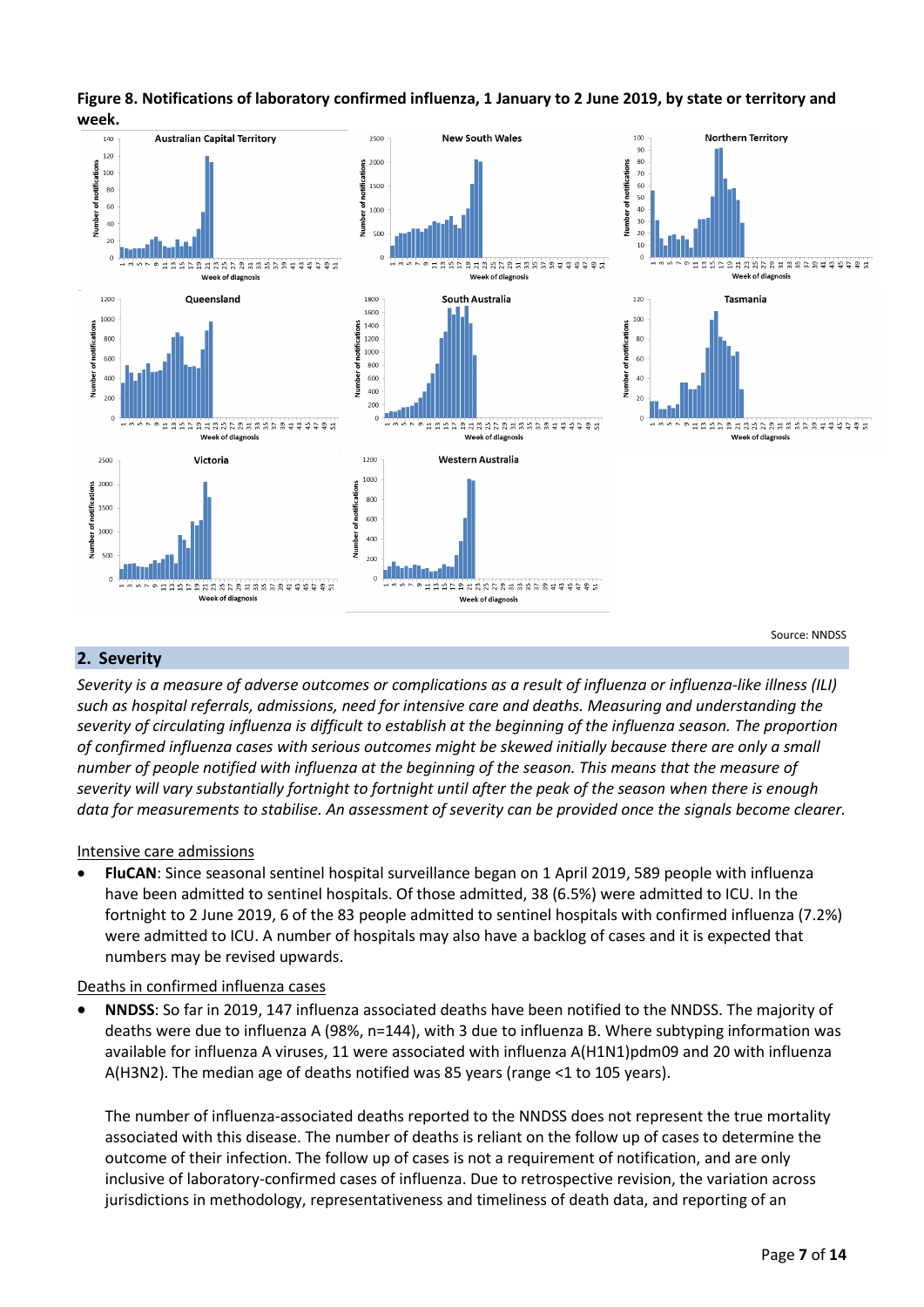outcome of infection not being a requirement of notification, year on year comparisons of deaths in notified cases of influenza may not be reliable.

#### **3. Impact**

*Impact measures how the influenza epidemic affects society, including stress on health-care resources and societal and economic consequences.*

#### Absenteeism

• **Flutracking**: In weeks 21 and 22, 1.5% and 1.4% of Flutracking survey respondents respectively reported having ILI and taking time off regular duties while unwell. This is a moderate level of impact when compared to trends in recent years.

#### **4. Virology**

#### National notification data

**NNDSS:** In the reporting fortnight, 81% of notifications of laboratory confirmed influenza to the NNDSS were influenza A (77% influenza A(unsubtyped), 4% influenza A(H3N2) and less than 1% influenza A(H1N1)pdm09), 18% were influenza B and less than 1% were influenza C, influenza A&B co-infections or untyped (Figure 9). Where subtyping information was available for influenza A viruses, the NT, QLD, TAS and WA reported a greater proportion of influenza A(H3N2) than influenza A(H1N1)pdm09 in the past fortnight. NSW and the ACT reported similar proportions of both influenza A subtypes.

For the year to 2 June 2019, 89% of notifications of laboratory confirmed influenza to the NNDSS were influenza A (82% influenza A(unsubtyped), 3% influenza A(H1N1)pdm09 and 4% influenza A(H3N2)), 10% were influenza B, and less than 1% were influenza C, influenza A&B co-infections or untyped. The proportion of all notifications year to date reported as influenza A has ranged across jurisdictions from 79% in WA to 96% in SA and TAS [\(Figure 10\)](#page-8-0).

#### Reference Laboratory data

• **World Health Organization Collaborating Centre for Reference and Research on Influenza (WHOCC):**  From 1 January to 3 June 2019, the WHOCC characterised 620 influenza viruses. Of these, 90% were influenza A (55% influenza A(H1N1)pdm09 and 35% influenza A(H3N2)), and 10% were influenza B (6% influenza B Victoria lineage and 4% influenza B Yamagata lineage).

#### Sentinel laboratory surveillance

• In the reporting fortnight, 86% of influenza positive samples detected in sentinel laboratories were influenza A (66% were influenza A(unsubtyped), 19% were influenza A(H3N2), and less than 1% were influenza A(H1N1)pdm09), and 14% were influenza B [\(Figure 11\)](#page-9-0).

Sentinel GP surveillance

• **ASPREN**: Of the 79 influenza positive samples detected this fortnight through swab testing patients presenting with ILI to ASPREN sentinel GPs, 2 were influenza A (unsubtyped), 56 were influenza A(H3N2) and 5 were influenza A(H1N1)pdm09. The remaining 16 were influenza B (Figure 12).

#### Sentinel hospital surveillance

- **FluCAN**: Since seasonal sentinel hospital surveillance began on 1 April 2019, 91% of admissions with confirmed influenza to sentinel hospitals were influenza A (70% A(unsubtyped), 5% influenza A(H1N1)pdm09 and 16% influenza A (H3N2)) and 9% were influenza B (Figure 13).
- Of the 38 patients admitted directly to ICU, 36 patients were infected with influenza A (82% influenza A(unsubtyped), 5% influenza A(H3N2) and 8% influenza A(H1N1)pdm09), with two people infected with influenza B (5%).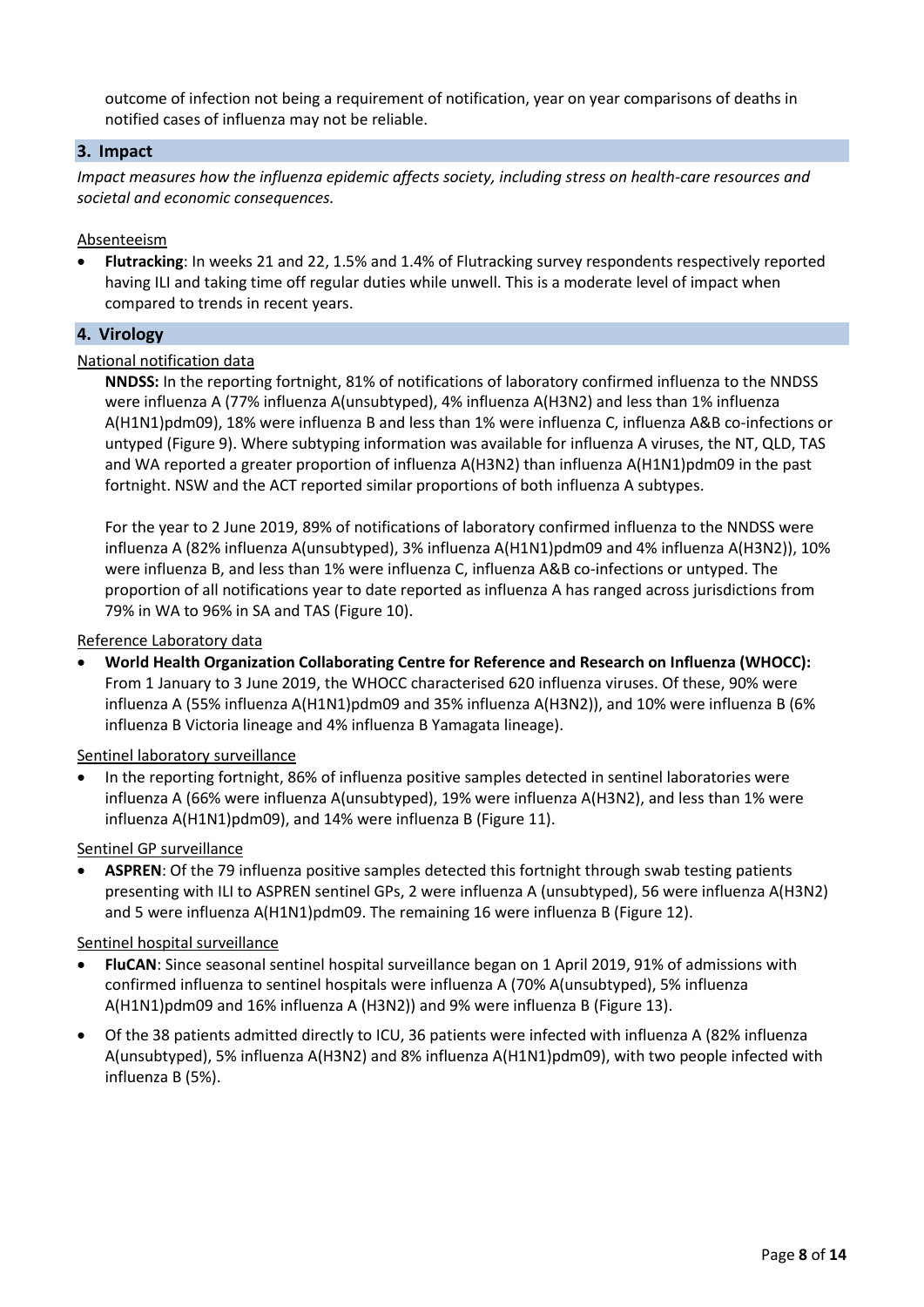

**Figure 9. Per cent of laboratory confirmed influenza, Australia, 1 January to 2 June 2019 by subtype and week.**

<span id="page-8-0"></span>**Figure 10. Per cent of notifications of laboratory confirmed influenza, Australia, 1 January to 2 June 2019, by subtype and state or territory.**



Source: NNDSS

Source: NNDSS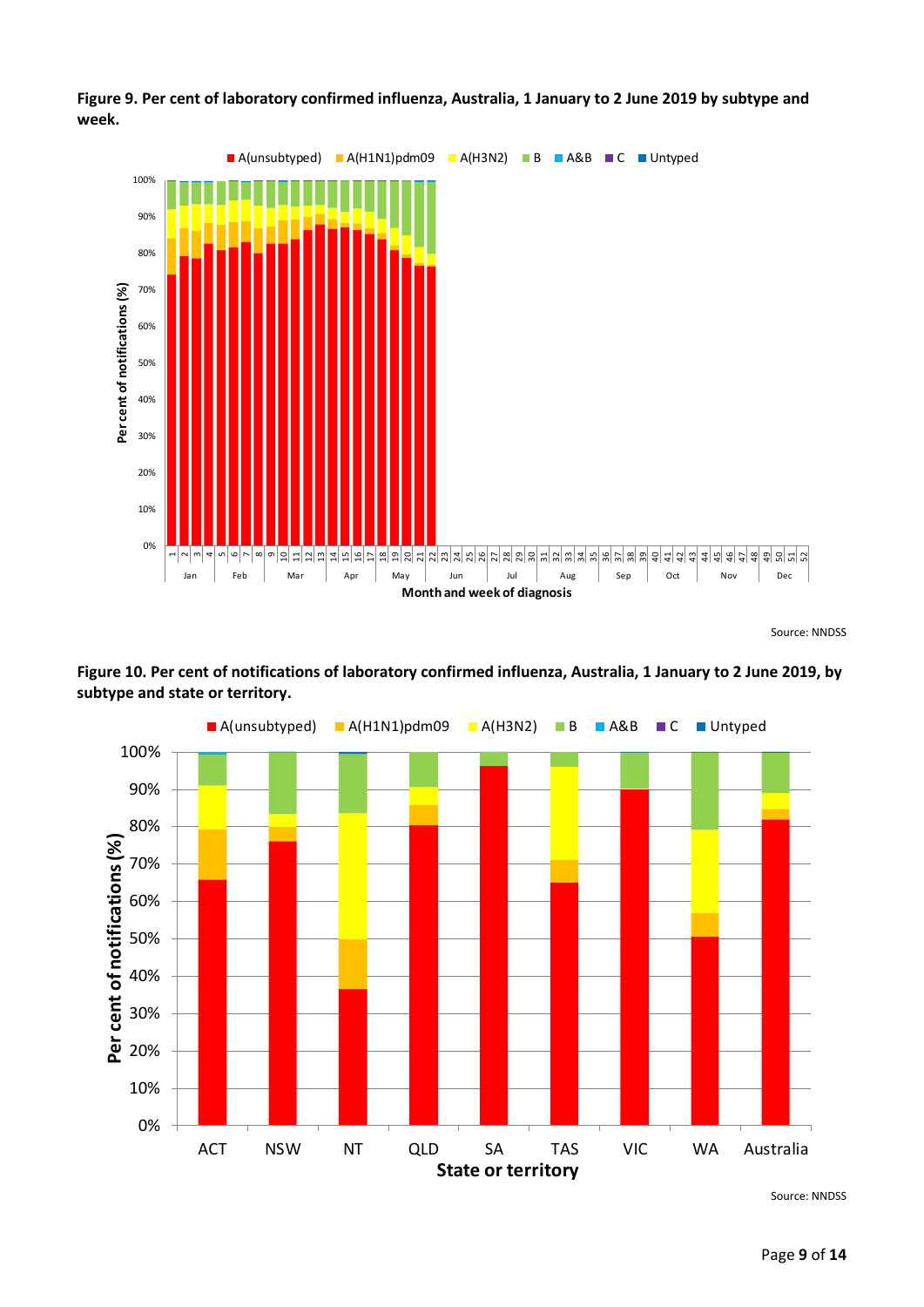

<span id="page-9-0"></span>**Figure 11. Proportion of sentinel laboratory tests positive for influenza and total number of specimens tested, 1 January to 2 June 2019, by subtype and month and week.**

**Figure 12. Proportion of respiratory viral tests positive for influenza in ASPREN ILI patients and ASPREN ILI consultation rate, Australia, 1 January to 2 June 2019, by month and week.**



Source: ASPREN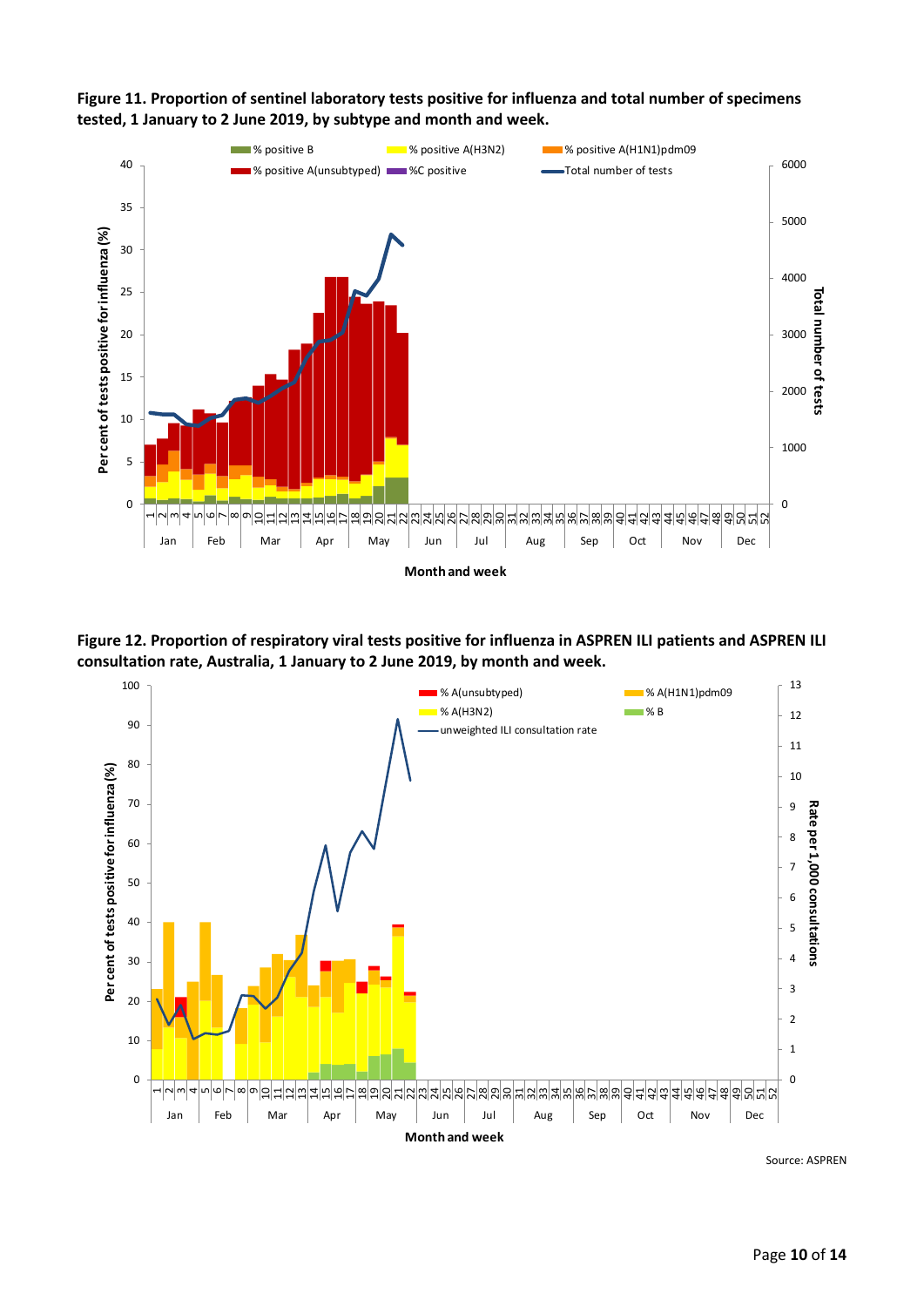**Figure 13. Number of influenza hospitalisations at sentinel hospitals by subtype and ICU admission, 1 April to 2 June 2019, by month and week.**



## **5. At-risk Populations**

#### National notification data

• **NNDSS:** So far in 2019, notification rates have been highest in adults aged 80 years or older (517.4 notifications per 100,000), followed by children aged under 10 years (492.2 notifications per 100,000) (Figure 14). Influenza A accounted for the greatest number of notifications across all age groups. Where further subtyping information was available, notifications of influenza A(H1N1)pdm09 were highest in children aged less than 5 years (15.2 per 100,000) and notifications of influenza A(H3N2) were highest in adults aged 80 years and older (52.4 per 100,000). Notification rates for influenza B were highest in children aged 5 to 9 years (121.5 per 100,000).

Among broader age groups, where further subtyping information was available, influenza B was the predominant subtype in children of all ages and adults between the ages of 20 and 64 years. Influenza A(H3N2) was the predominant subtype in adults aged 65 years and older [\(Figure 15\)](#page-12-0).

#### Sentinel hospital surveillance

• **FluCAN:** Since seasonal sentinel hospital surveillance began on 1 April 2019, 37% of people admitted with confirmed influenza were children aged 15 years and younger, 37% were adults aged between 16 and 64 years, and 26% were adults aged 65 years and older. Of the children admitted with confirmed influenza to date, 4.7% (n=10) were admitted to ICU, compared to 9.7% of adults aged between 16 and 64 years and 4.5% of adults aged 65 years and older.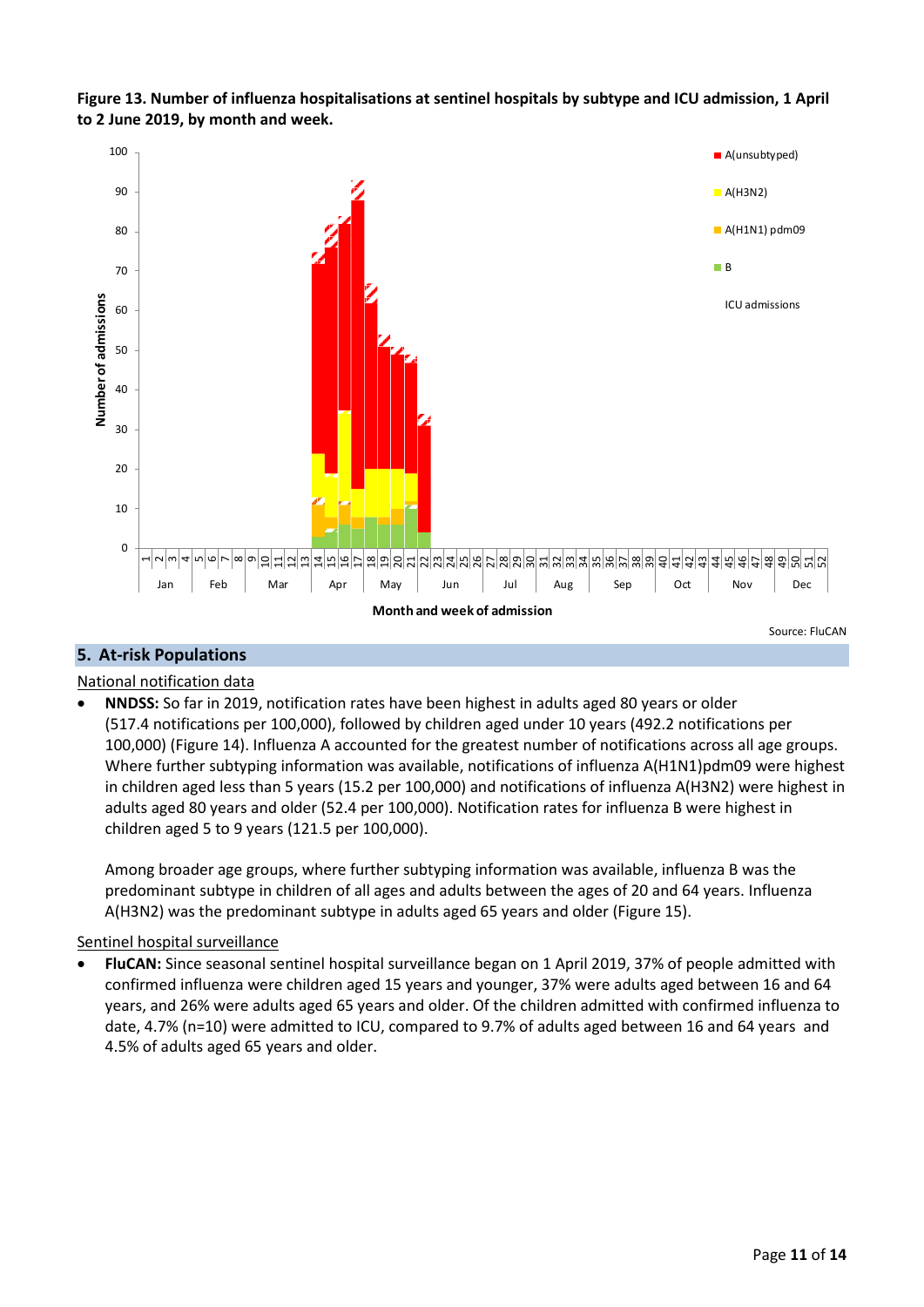



Source: NNDSS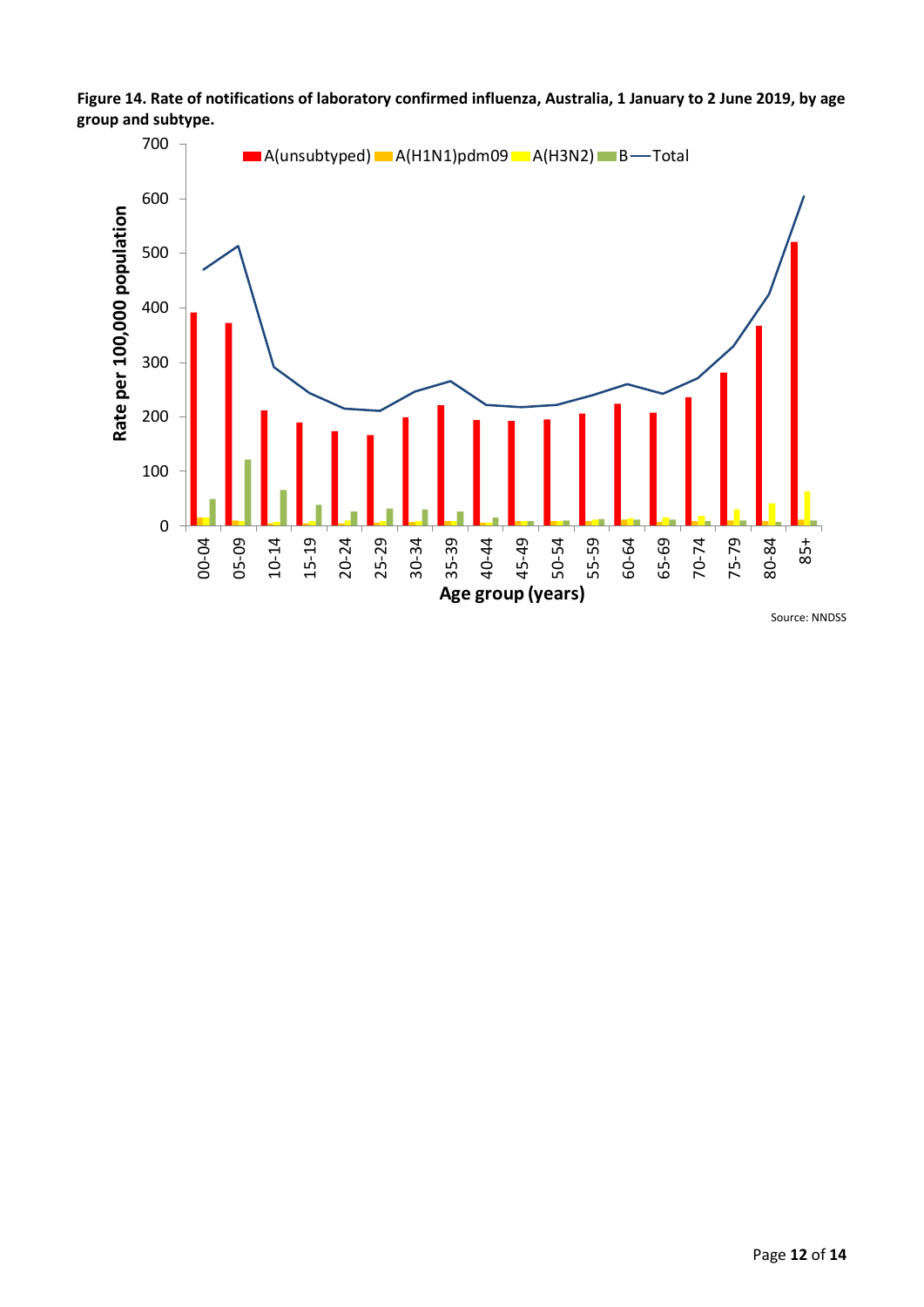<span id="page-12-0"></span>**Figure 15. Notifications of laboratory confirmed influenza by week of diagnosis and cumulative year-to-date, Australia, 1 January to 2 June 2019, by age group and subtype.**









Source: NNDSS

## **6. Vaccine effectiveness**

Australian Influenza Vaccines Composition 2019

The influenza virus strains included in the 2019 seasonal influenza vaccines in Australia are:

- A/Michigan/45/2015, (H1N1)pdm09-like virus;
- A/Switzerland/8060/2017, (H3N2)-like virus; and
- B/Phuket/3073/2013-like virus, Yamagata lineage.
- B/Colorado/06/2017-like virus, Victoria lineage.

The best way to determine how well the vaccine protects against circulating viruses during the season is by determining the vaccine effectiveness. These estimates provide an indication of how effective the vaccine was in providing protection against influenza infection.